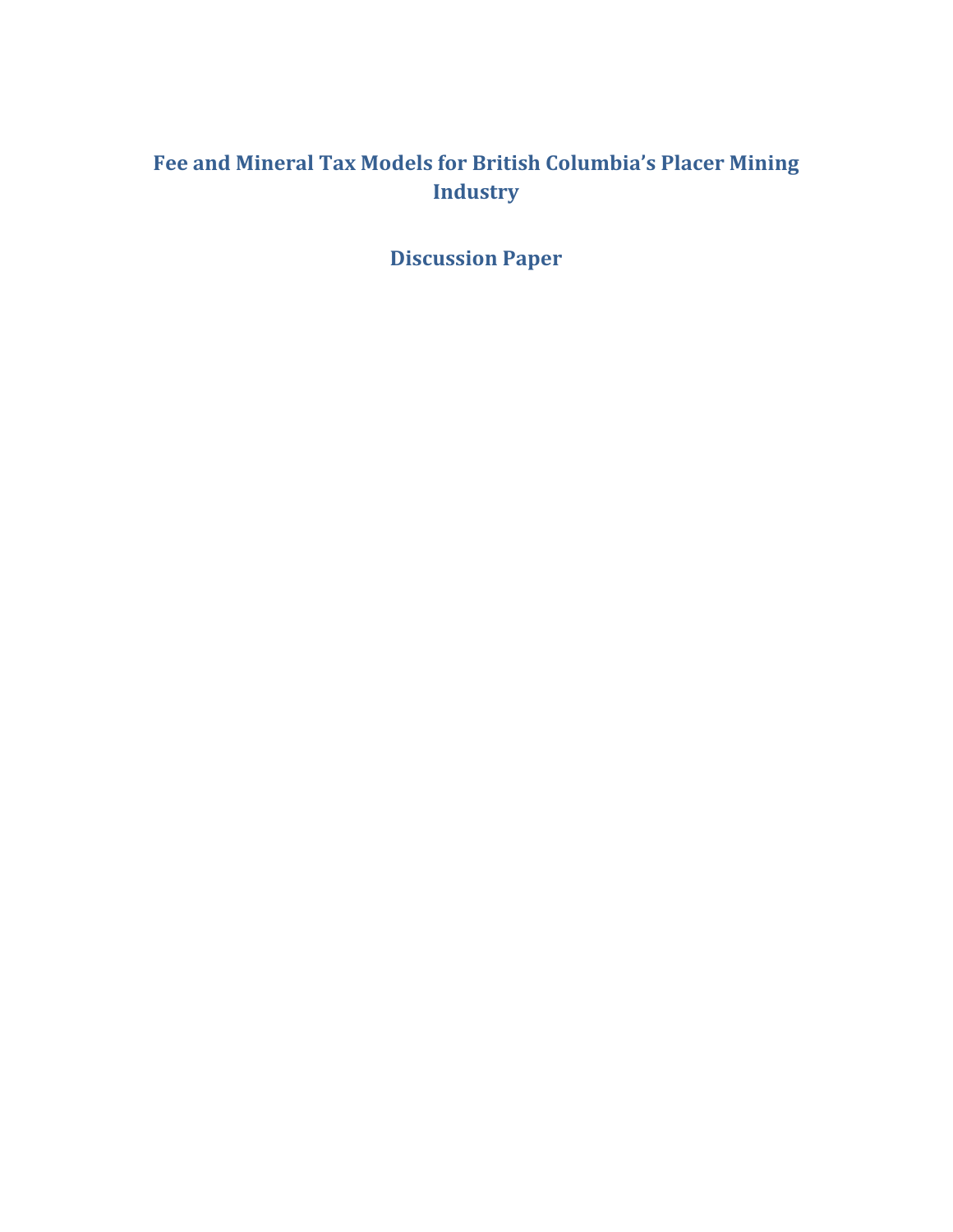### **Introduction**

The mining industry is a foundational industry in the Province of British Columbia. It provides over 30,000 direct jobs across the province, with operations ranging in scale from individuals to major mines employing hundreds of people. The industry is overseen by the Ministry of Energy, Mines and Low Carbon Innovation (the Ministry), which aims to ensure that the sector remains well-regulated, environmentally sound, advances reconciliation with Indigenous Nations, provides economic benefits to communities and ensures public confidence in mining.

Placer mining is a type of mining where one mines for loose or fragmented minerals and precious metals that can be found in loose earth, gravels, and sand. There is a wide variety in the methods and scale of placer mining operations. Some small operations use only hand tools and have a very small area of disturbance, while larger operations may use multiple pieces of heavy machinery.

Placer mining, particularly for gold, has been an integral part of British Columbia's history and continues to have an important presence in many regional communities. However, in some cases, changes in technology have facilitated an increased scale of operations, leading to greater environmental impacts and potential impacts on Aboriginal Rights and Title. The challenges of regulating and mitigating these aspects of the industry are compounded by the high number of applications and compliance verification, all of which place a strain on government resources. Regulating the placer industry requires a high level of resources with little direct return to the Province or benefits to communities impacted by placer activity.

In 2019, the Province passed the [Declaration on the Rights of Indigenous Peoples Act](https://www.leg.bc.ca/parliamentary-business/legislation-debates-proceedings/41st-parliament/4th-session/bills/first-reading/gov41-1) (*Declaration Act*) to implement th[e United Nations Declaration on the Rights of Indigenous Peoples](https://www.un.org/development/desa/indigenouspeoples/wp-content/uploads/sites/19/2018/11/UNDRIP_E_web.pdf) (UN Declaration) as the framework for reconciliation in British Columbia. The Declaration Act commits the Province to ensure Indigenous peoples are fully engaged in processes of consultation and co-operation on matters that impact or are of interest to them, and to "take all measures necessary to ensure the laws of British Columbia are consistent with the Declaration."

The Ministry is proposing to examine options for a potential new fee structure and mineral tax regime for the placer industry. At this time, this review is focused on options relating to placer mining for precious metals, such as gold. The Discussion Paper is a continuation of the Ministry's ongoing efforts to support an inclusive, sustainable mining sector that brings value to British Columbians. This paper puts forward ideas for cost-recovery options that are more equitable across all mine sectors and incorporates feedback from engagement with Indigenous representatives on the placer sector that took place in 2018 and early 2019. More specifically, this discussion paper seeks to solicit new ideas and feedback on potential options, including new indicators and thresholds that could be used to determine the scale and complexity of an operation, which in turn can be used to inform both permit fees and mineral tax rates.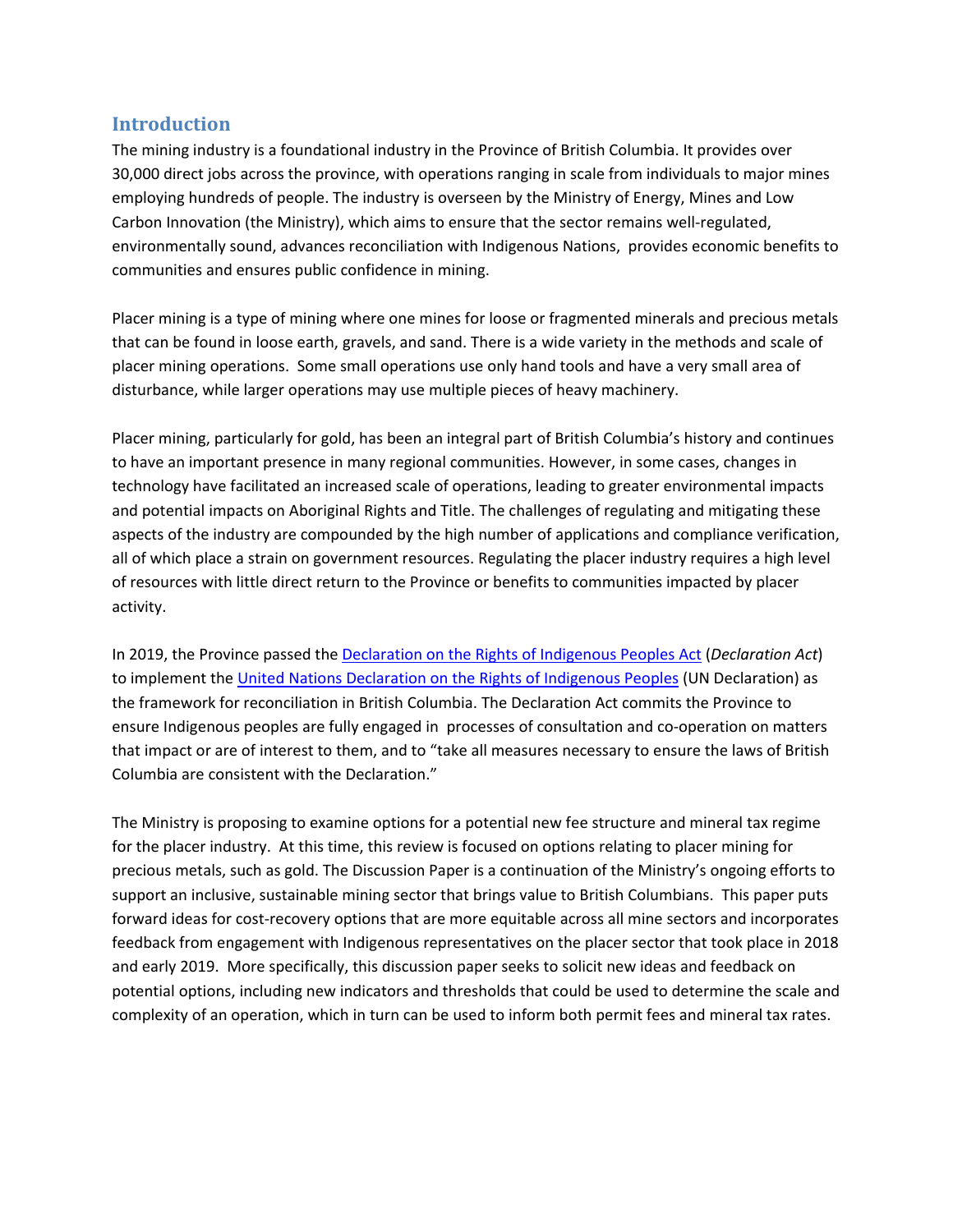## **Small Scale Placer Mining Activities**

Early placer miners and prospectors used hand-held pans to wash and agitate pay dirt (Box 1) to recover placer minerals, such as gold. Soon after, they developed methods that allowed them to process pay dirt more efficiently. Although technology has advanced to allow for the mechanization of some processes, this concept of using water and agitation to separate high value minerals from other material still guides placer mining today.

Regional placer mining operations in BC are restricted to designated areas within the province and are generally located near streams or rivers. It is often necessary for placer miners to process a certain amount of their claim area as a 'test' to know what is available for production. Because of this, small scale placer mining has historically been regulated differently than other types of mining, as it is considered to be a form of "prospecting for minerals."

#### **Box 1: What is pay dirt?**

Pay dirt refers to the earth material (e.g. gravel) that contains the target mineral. It is often buried beneath layers of organic material and overburden, which is earth material not containing the mineral. Pay dirt is processed, or "washed," during placer operations to separate out the mineral. The amount of pay dirt being processed is commonly used as a unit of measurement.

## **Fee Structure**

## **What changes have been considered previously?**

Past government initiatives<sup>[1](#page-2-0)</sup> committed the Ministry to explore cost-recovery options for all mine types (sectors) in BC to ensure the permitting process remains timely and efficient. Consultation on the strategy took place in 2014 and led to a new permit fee structure for major mines, pits, quarries and major placer mines in  $BC<sup>2</sup>$  $BC<sup>2</sup>$  $BC<sup>2</sup>$ .

The 2014 consultation<sup>[3](#page-2-2)</sup>, however, revealed that further work was necessary for regional placer operations, which make up the majority of placer activity in BC. The proposed permit fees were calculated to be 1-2% of exploration costs, based on a sample of small, medium and large mineral

| 2014 Proposed Permit Fees [not implemented for regional placer mines] |        |        |  |
|-----------------------------------------------------------------------|--------|--------|--|
| <b>Area of Disturbance</b><br><b>Proposed fee</b>                     |        |        |  |
| Small Scale Placer and Mineral/ Coal Exploration                      | <1 ha  | \$2000 |  |
| Medium Scale Placer and Mineral/Coal Exploration                      | 1-3 ha | \$4000 |  |
| Large Scale Placer and Mineral/ Coal Exploration                      | >3 ha  | \$6000 |  |

**Table 1:** A fee structure proposed in 2014 considered the area of disturbance, but was not adopted for placer mining.

<span id="page-2-0"></span><sup>1</sup> [https://www2.gov.bc.ca/assets/gov/farming-natural-resources-and-industry/mineral-exploration](https://www2.gov.bc.ca/assets/gov/farming-natural-resources-and-industry/mineral-exploration-mining/documents/permitting/miningstrategy2012.pdf)[mining/documents/permitting/miningstrategy2012.pdf](https://www2.gov.bc.ca/assets/gov/farming-natural-resources-and-industry/mineral-exploration-mining/documents/permitting/miningstrategy2012.pdf)

<span id="page-2-1"></span><sup>&</sup>lt;sup>2</sup> <https://www2.gov.bc.ca/gov/content/industry/mineral-exploration-mining/permitting/mines-act-permit-inspection-fees>

<span id="page-2-2"></span><sup>&</sup>lt;sup>3</sup> A more comprehensive summary of the 2014 engagement can be found here: [https://www2.gov.bc.ca/assets/gov/farming](https://www2.gov.bc.ca/assets/gov/farming-natural-resources-and-industry/mineral-exploration-mining/documents/developing-a-mine/permit_fee_consultationsummaryreport_14may2014_final.pdf)[natural-resources-and-industry/mineral-exploration-mining/documents/developing-a](https://www2.gov.bc.ca/assets/gov/farming-natural-resources-and-industry/mineral-exploration-mining/documents/developing-a-mine/permit_fee_consultationsummaryreport_14may2014_final.pdf)[mine/permit\\_fee\\_consultationsummaryreport\\_14may2014\\_final.pdf](https://www2.gov.bc.ca/assets/gov/farming-natural-resources-and-industry/mineral-exploration-mining/documents/developing-a-mine/permit_fee_consultationsummaryreport_14may2014_final.pdf)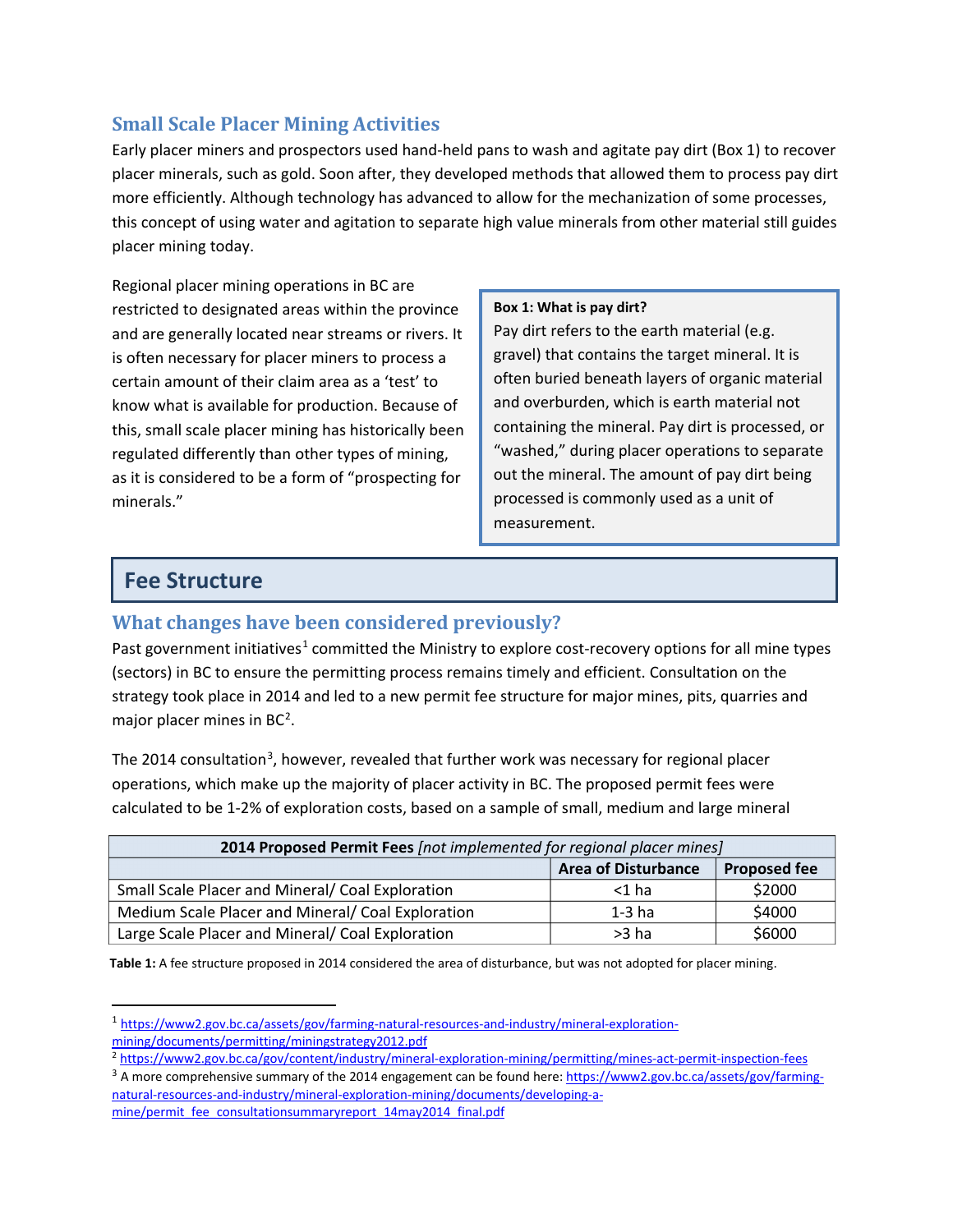exploration operations (Table 1). The most common concern was that these proposed permit fees were prohibitively expensive for placer operations and could negatively impact the viability of operations.

Placer miners felt that their operations would be disproportionately affected by fees based on area of disturbance, as placer mining often requires a large surface area. It was suggested that fees based on activities, rather than area of disturbance, would more accurately reflect the scale and impacts of a proposed program.

## **What is the current fee structure?**

Permit and inspection fees are regulated under the Mines Fee Regulation<sup>[4](#page-3-0)</sup>. Permit fees are determined when an applicant submits a Notice of Work (NOW) application, in which they outline their proposed work and the amount of pay dirt to be moved (Table 2). All operations that involve mechanized disturbance

| Column 1                                              | Column <sub>2</sub>                                                                  | Column 3          |
|-------------------------------------------------------|--------------------------------------------------------------------------------------|-------------------|
| Tonnes proposed to be moved in highest producing year |                                                                                      | <b>Permit fee</b> |
| Placer mine proposed to                               | Placer mine proposed to<br>operate for 5 years or less operate for more than 5 years |                   |
| < 60000                                               | < 10000                                                                              | \$0               |
| $60000 - 125000$                                      | $10000 - 6000$                                                                       | \$4 000           |
| $125000 - 25000$                                      | $60000 - 125000$                                                                     | \$8 000           |
| $250000 - 50000$                                      | $125000 - 25000$                                                                     | \$16 000          |
| $\geq$ 500 000                                        | $\geq 250000$                                                                        | \$32 000          |

**Table 2:** This table, from the Mines Fee Regulation, outlines permit fees based on amount of pay dirt to be moved.

require a NOW application and authorization. However, most placer operations are small enough that they do not meet the threshold to pay permit fees (Table 3).

|      |                        | <b>Placer Applications</b>         |      | <b>Quarry Applications</b> |                                    |       | <b>Sand and Gravel</b><br><b>Applications</b> |                                    |       |
|------|------------------------|------------------------------------|------|----------------------------|------------------------------------|-------|-----------------------------------------------|------------------------------------|-------|
| Year | <b>Number</b><br>Rec'd | <b>Number</b><br><b>Triggering</b> | %    | <b>Number</b><br>Rec'd     | <b>Number</b><br><b>Triggering</b> | %     | <b>Number</b><br>Rec'd                        | <b>Number</b><br><b>Triggering</b> | %     |
|      |                        | <b>Fee</b>                         |      |                            | <b>Fee</b>                         |       |                                               | Fee                                |       |
| 2015 | 296                    | 5                                  | 1.7% | 43                         | 14                                 | 32.6% | 189                                           | 35                                 | 18.5% |
| 2016 | 327                    | 4                                  | 1.2% | 42                         | 9                                  | 21.4% | 184                                           | 68                                 | 37.0% |
| 2017 | 231                    | 5                                  | 2.2% | 42                         | 22                                 | 52.4% | 224                                           | 67                                 | 29.9% |
| 2018 | 216                    | 10                                 | 4.6% | 29                         | 28                                 | 96.6% | 105                                           | 86                                 | 81.9% |
| 2019 | 169                    | $\overline{2}$                     | 1.2% | 42                         | 38                                 | 90.5% | 199                                           | 64                                 | 32.2% |
| 2020 | 203                    | 3                                  | 1.5% | 39                         | 33                                 | 84.6% | 175                                           | 64                                 | 36.6% |

**Table 3:** This table shows the number of applications that triggered a permit fee and the amount of revenue that was generated for placer, quarry, and gravel applications in BC from 2015 – 2018.

Permit holders also pay mine inspection fees to cover the cost of health and safety inspections. Permit holders pay this fee for each mine, pit or quarry under their permit until the reclamation is completed and reclamation security has been returned. For mineral and coal mines, the inspection fee is \$0.70 per hundred dollars of payroll. If the amount calculated for the placer mine is less than \$300, the permit holder is not required to pay, but still needs to file the return. For pits and quarries, inspection fees are based on the materials extracted and paid annually (Table 4). Placer mines are not subject to inspection

<span id="page-3-0"></span><sup>4</sup> [http://www.bclaws.ca/civix/document/id/complete/statreg/54\\_2015](http://www.bclaws.ca/civix/document/id/complete/statreg/54_2015)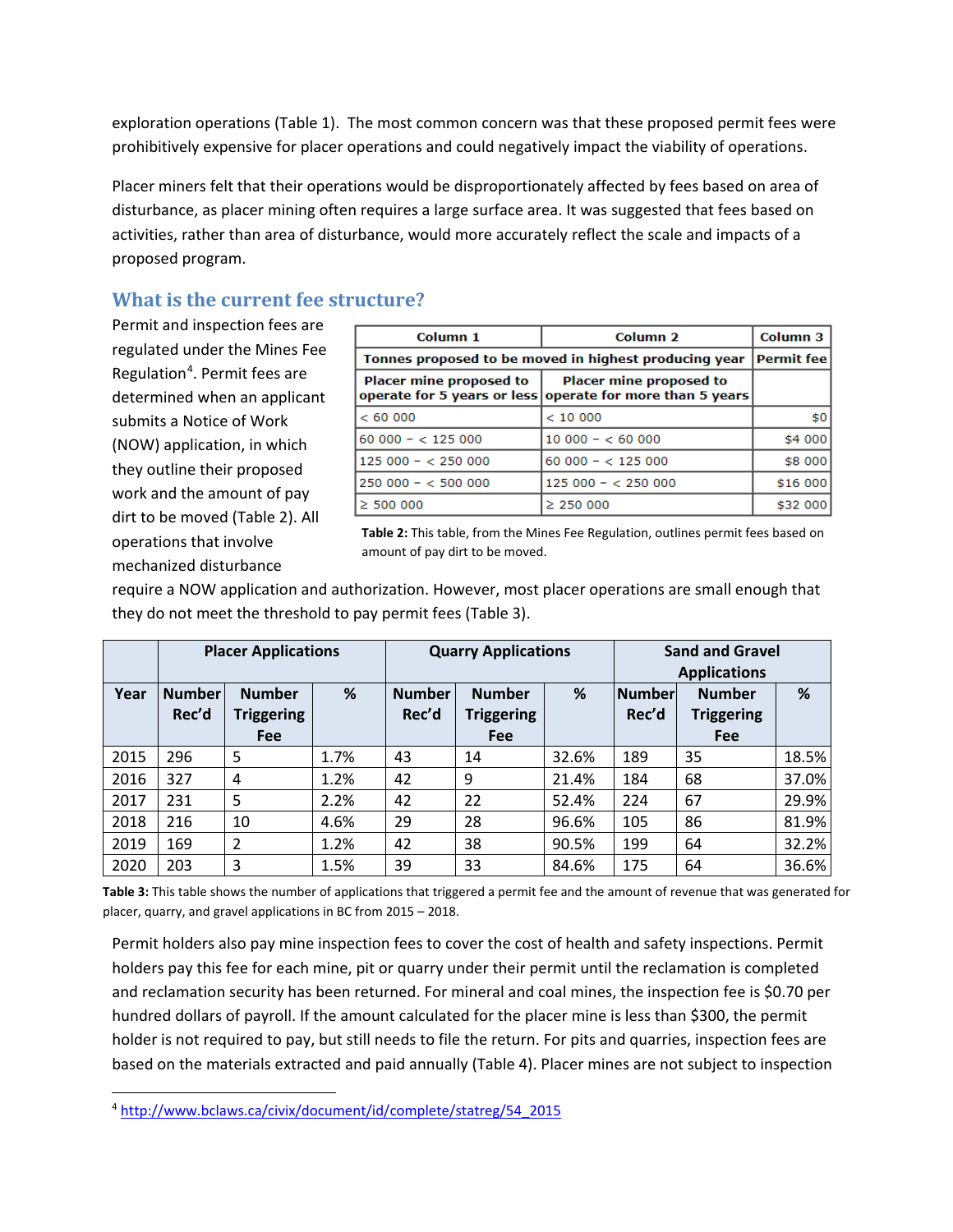| <b>Tonnes Extracted</b> | <b>Fee Amount</b> |
|-------------------------|-------------------|
| 10,000 or less          | \$150             |
| 10,001 to 25,000        | \$450             |
| 25,001 to 50,000        | \$900             |
| 50,001 to 100,000       | \$1,950           |
| 100,000 or more         | \$3,750           |

fees; however, a fee could be introduced as a means of recouping costs and providing greater consistency between sectors.

**Table 4:** Inspection fee for pits and quarries.

### **What does the government want to know now?**

The government is considering changing the fee structure and mineral tax regime for placer mining activities regulated under the *Mines Act[5](#page-4-0)* , to ensure the sector remains well-regulated and environmentally sound. The following proposed revisions are contemplated, and your feedback will inform any potential recommendations to Cabinet. It is important to note that the proposed revisions

are not final and may change as a result of input from Indigenous Nations, industry and the public.

It costs the Ministry approximately \$2 million per year to regulate the placer industry. Only a small portion of this is recovered through the current permit fee structure (Box 2). The Ministry is looking at updating the permit fees and introducing



an inspection fee to help recuperate some of the costs of regulating the sector.

### **Objectives of a new fee structure**

- Enhance the operations of the Ministry through new cost-recovery measures.
- Encourage more environmentally responsible practices.
- Introduce greater consistency between sectors in the fees paid.
- Set thresholds and amounts for fees that reflect the scale of placer operations in BC.
- Ensure Indigenous interests are reflected.

### **How to determine the scale and complexity of placer operations?**

The Ministry is exploring options for permit fees that ensure placer mining remains economically viable for operators. Currently, the scale of an operation is determined by the volume of pay dirt to be

<span id="page-4-0"></span><sup>5</sup> [http://www.bclaws.ca/civix/document/id/complete/statreg/96293\\_01](http://www.bclaws.ca/civix/document/id/complete/statreg/96293_01)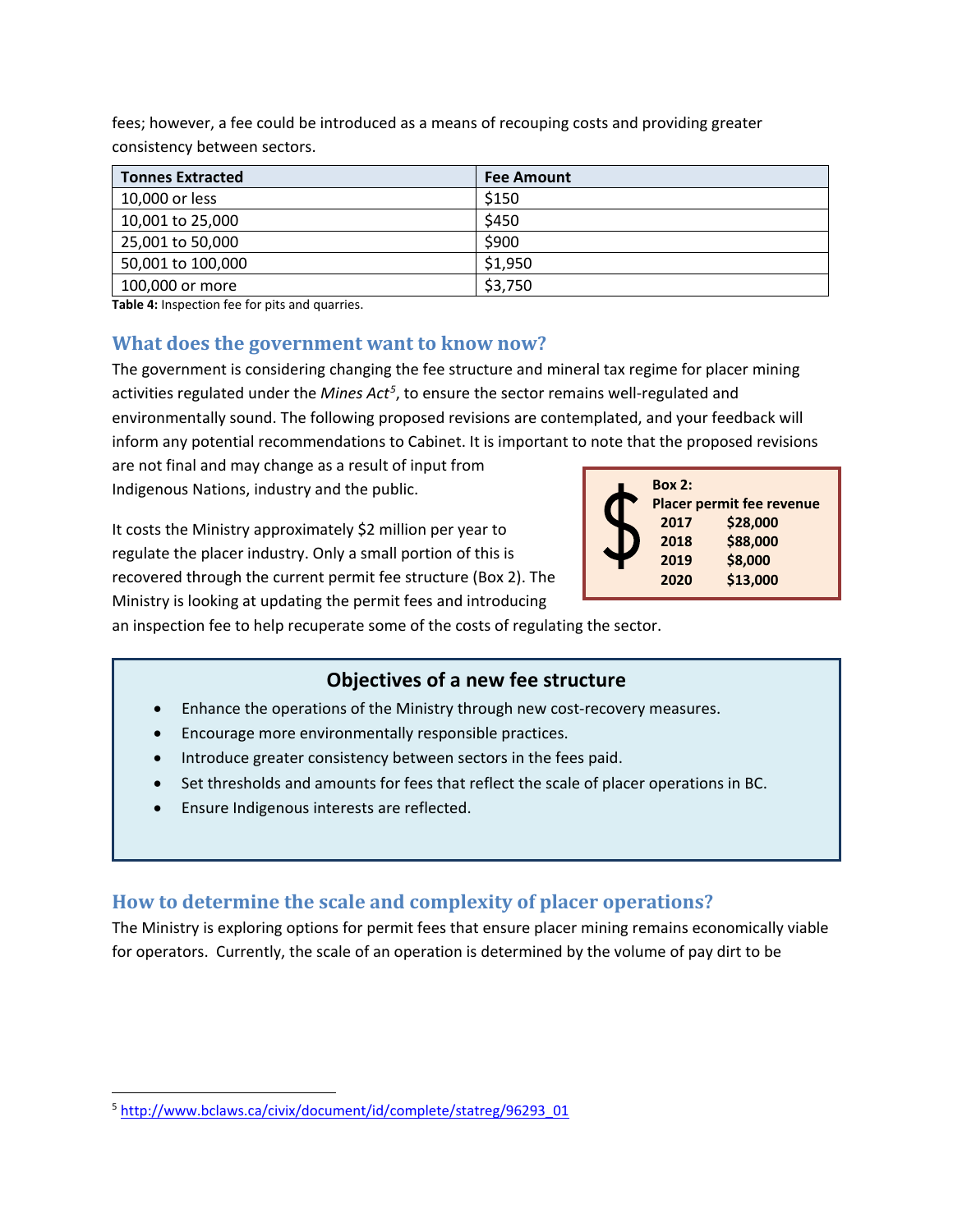processed. The Ministry is looking at other potential indicators to measure the scale of production, and

how fees can be tiered to reflect the scale of an operation. This would mean that small operations would pay a lower fee and larger or more complex operations would pay a higher fee.

Below are potential indicators and thresholds that could be used to determine the scale and permit fees for an operation.

### **Area of Disturbance**

The Ministry is considering using the proposed area of disturbance to determine the scale of an operation (Box 4). The potential thresholds are scaled more appropriately to the size of placer operations in BC than those proposed in 2014. The threshold would be based on the maximum area to be disturbed at any one point under the proposed authorization, which could be minimized by the use of progressive reclamation (Table 5). This indicator could be used in conjunction with other indicators.

**Table 5:** Proposed thresholds for the area of disturbance of placer mine operations, which could be used to determine permit fees.

#### **Volume of Material Moved**

The Ministry is also considering using the volume of material moved to determine the scale of an operation (Table 6). This would capture operations that have less surface disturbance but are very deep, as well as those with a shallow, but large area of disturbance. The threshold would be determined by the total amount of material

proposed to be moved under that authorization. This indicator could be used in conjunction with other indicators.

### **Box 4: What benefits does measuring area of disturbance or volume of material moved provide?**

- Better reflects Ministry resources required to review an application.
- Easier to predict when planning and to verify on site.
- Promotes practices to minimize disturbance, including better testing and more informed operations.
- Encourages progressive reclamation by considering the maximum disturbance at any one point.
- Thresholds can more accurately reflect the scale of placer operations.

|                | <b>Proposed Threshold</b> |
|----------------|---------------------------|
| Small          | $0 - .5$ ha               |
| Medium - small | $> 5ha - 2ha$             |
| Medium - large | $>2$ ha – 10ha            |
| Large          | $>10$ ha                  |

|                | <b>Proposed Threshold</b>                            |
|----------------|------------------------------------------------------|
| Small          | 0 - 2000 $m3$ material moved                         |
| Medium - small | 2001 m <sup>3</sup> – 10 000 m <sup>3</sup> material |
|                | moved                                                |
| Medium - large | 10 001 $m^3$ – 50 000 $m^3$ material                 |
|                | moved                                                |
| Large          | >50 000 m <sup>3</sup> material moved                |

**Table 6:** Proposed thresholds for volume of material moved for placer operations, which could be used to determine the scale of operations. A rough ratio of 2 tonnes per  $1 \text{ m}^3$  is used to convert between volume and weight of material.

#### **Activities**

The Ministry is considering how activities could be used to indicate the complexity of the operation. This is in response to the 2014 feedback and in recognition that more complex operations require more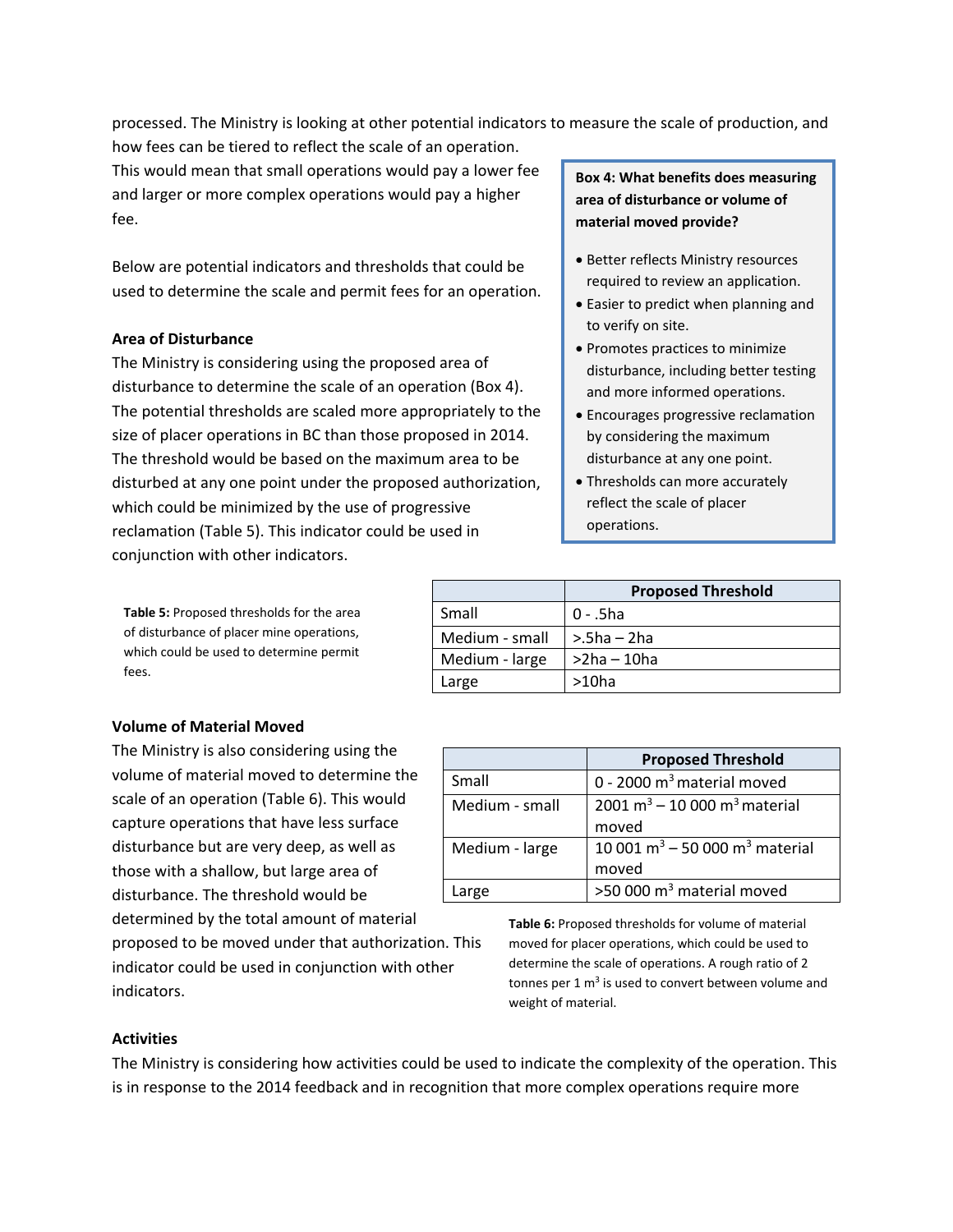resources to review and regulate. Currently, the Ministry is considering that the initial scale of an operation can be determined by the disturbance (area of disturbance and/or material moved); and the presence or creation of any of the listed features below could elevate the application into the next fee category, at the discretion of the inspector. The following is an initial list of features that could potentially indicate complex activities:

- Dams
- Underground operations
- Multi-bench pits
- Working within sensitive ecosystems (e.g. fish sensitive streams)
- Diversions or other infrastructure requiring engineered design
- Steep or unstable terrain
- Groundwater near surface

During engagement with Indigenous Nations in early 2019, the recommendation arose that an "impact calculator" be developed, similar to the Regional Bond Calculator, to calculate permit fees based on area of disturbance and the complexity of operations. This would assist the Ministry's goals of increasing transparency and predictability, but could require significant Ministry resources to develop.

## **What permit fees should be recommended for placer operations?**

The Ministry is seeking input on the potential permit fee amounts that could be recommended to Cabinet. The proposed fees would be more equitable across sectors (Box 5), allow the Ministry to recover some of the costs of regulating the industry and provide more resources for compliance verification and enforcement.

The Ministry is considering a tiered permit fee structure to reflect the scale of an operation (Table 7). The intention of a tiered structure is to ensure the sector remains economically viable for permit holders and to encourage practices that minimize impacts to the environment.

| Scale of operations* | <b>Proposed Permit Fee</b> |
|----------------------|----------------------------|
| Small                | \$500                      |
| Medium - small       | \$750                      |
| Medium - large       | \$1200                     |
| Large                | \$2000                     |

**Table 7:** The Ministry is considering that permit fees are based on the scale and complexity of operations; with the opportunity to increase the base fee, based on complexity.

\*Scale will align with volume and/or area of disturbance thresholds

#### **Box 5: How much do other sectors pay?**

Permit fees for pits and quarries are tiered. A sample of the thresholds and fees are listed below:

| Tonnes^ per year | Fee      |
|------------------|----------|
| < 5000           | \$0      |
| $5000 - 10000$   | \$1500   |
| 40 000 - <50 000 | \$12 000 |
| ≥170 000         | \$50 000 |

Permit fees for mineral and coal mines are based on the complexity of the application:

|                                            | Fee       |  |
|--------------------------------------------|-----------|--|
| Not referred to                            | \$10,000  |  |
| advisory committee                         |           |  |
| Referred to advisory                       | \$60,00   |  |
| committee                                  |           |  |
| Referred to advisory                       | \$125,000 |  |
| committee - complex                        |           |  |
| ^2 tonnes = approximately 1 m <sup>3</sup> |           |  |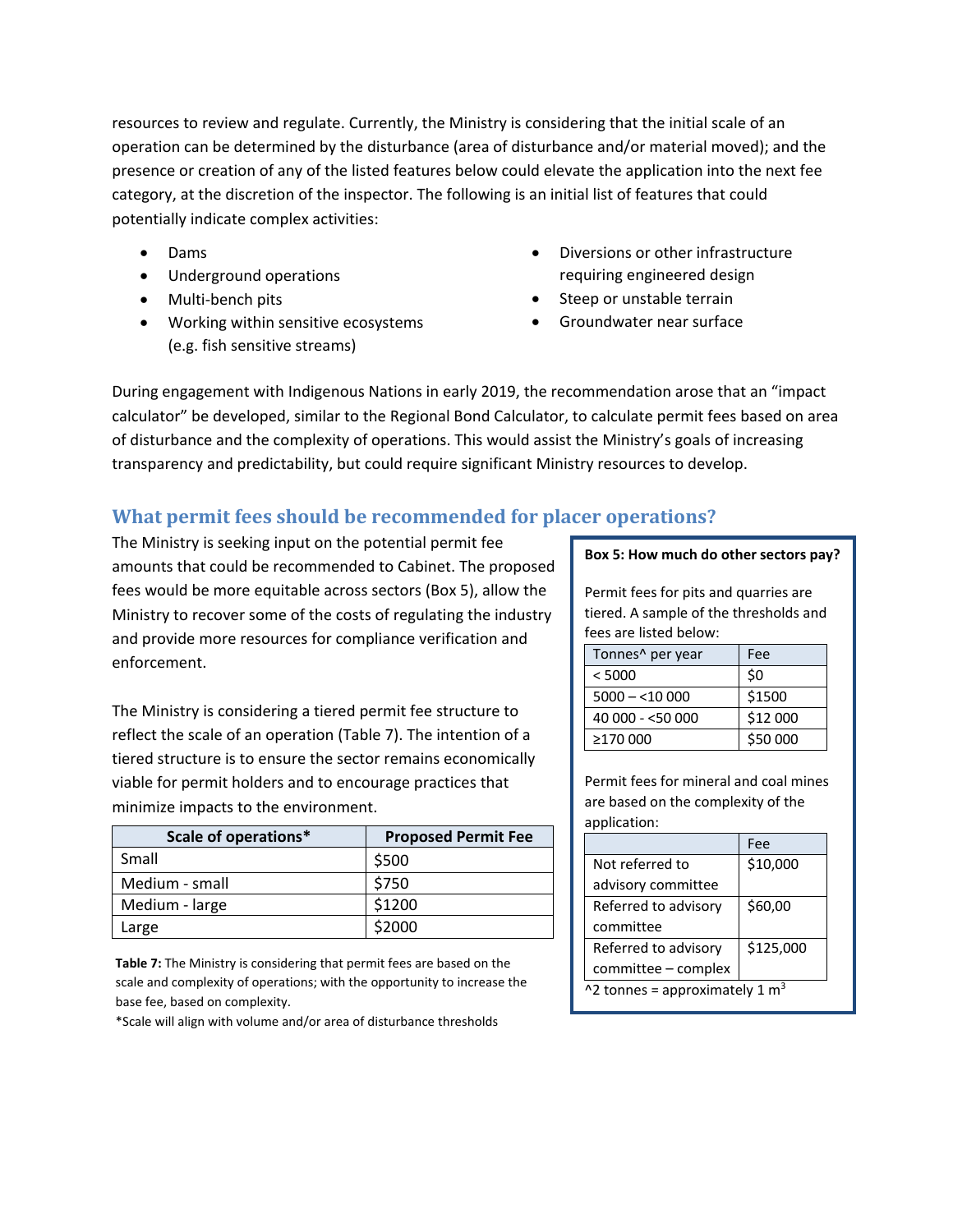## **Permit Fee Questions**

The Ministry welcomes all thoughts and questions on the proposed options. You do not need to limit your feedback to the questions below. They are meant as a starting point to spark discussion about the potential options outlined above.

- 1. Should placer operations pay the same permit fees as other mining sectors?
- 2. Are the proposed thresholds for area of disturbance and/or volume of material moved appropriate for the scale of operations in BC? Which is a more appropriate indicator?
- 3. What activities should be added to or removed from the list to indicate increased complexity of an operation?
- 4. Considering the impact of operations and fees paid by other sectors, what permit fees do you think are appropriate for the different scale of operations?
- 5. What ways could the proposed indicators above be combined to establish a more effective permit fee structure?
- 6. Should the Ministry introduce a separate inspection fee for placer operations? Should this permit fee be a flat rate or tiered, based on the area of disturbance?
- 7. How could the permit fee structure reflect Indigenous interests?
- 8. What other options should the Ministry consider?

## **Mineral Tax**

### **How are mineral taxes regulated?**

Mineral taxes are regulated by the *Mineral Tax Act*. Mineral taxes are the taxes paid to government for extracting minerals and are intended to capture the value of resources to the Province.

All gold placer mines are required to pay mineral tax on the transactional value of gold they sell. Although the trend of annual tax revenue from placer mining activity is generally increasing (Table 8), it remains low relative to other sectors. There are a number of potential reasons for this:

- The tax rate for placer gold is based on a proportionate share of transactional value, compared to a net revenue basis.
- It is challenging to track or verify how much placer mines produce and sell.

**Table 8:** Revenue generated by placer gold mineral tax has remained low

| <b>Fiscal Year</b> | <b>Placer Gold</b> |
|--------------------|--------------------|
|                    | Tax Revenue        |
| 2008-2009          | \$8,696            |
| 2009-2010          | \$21,139           |
| 2010-2011          | \$18,755           |
| 2011-2012          | \$22,033           |
| 2012-2013          | \$38,926           |
| 2013-2014          | \$33,641           |
| 2014-2015          | \$47,068           |
| 2015-2016          | \$65,692           |
| 2016-2017          | \$113,057          |
| 2017-2018          | \$59,711           |
| 2018-2019          | \$129,671          |
| 2019-2020          | \$58,436           |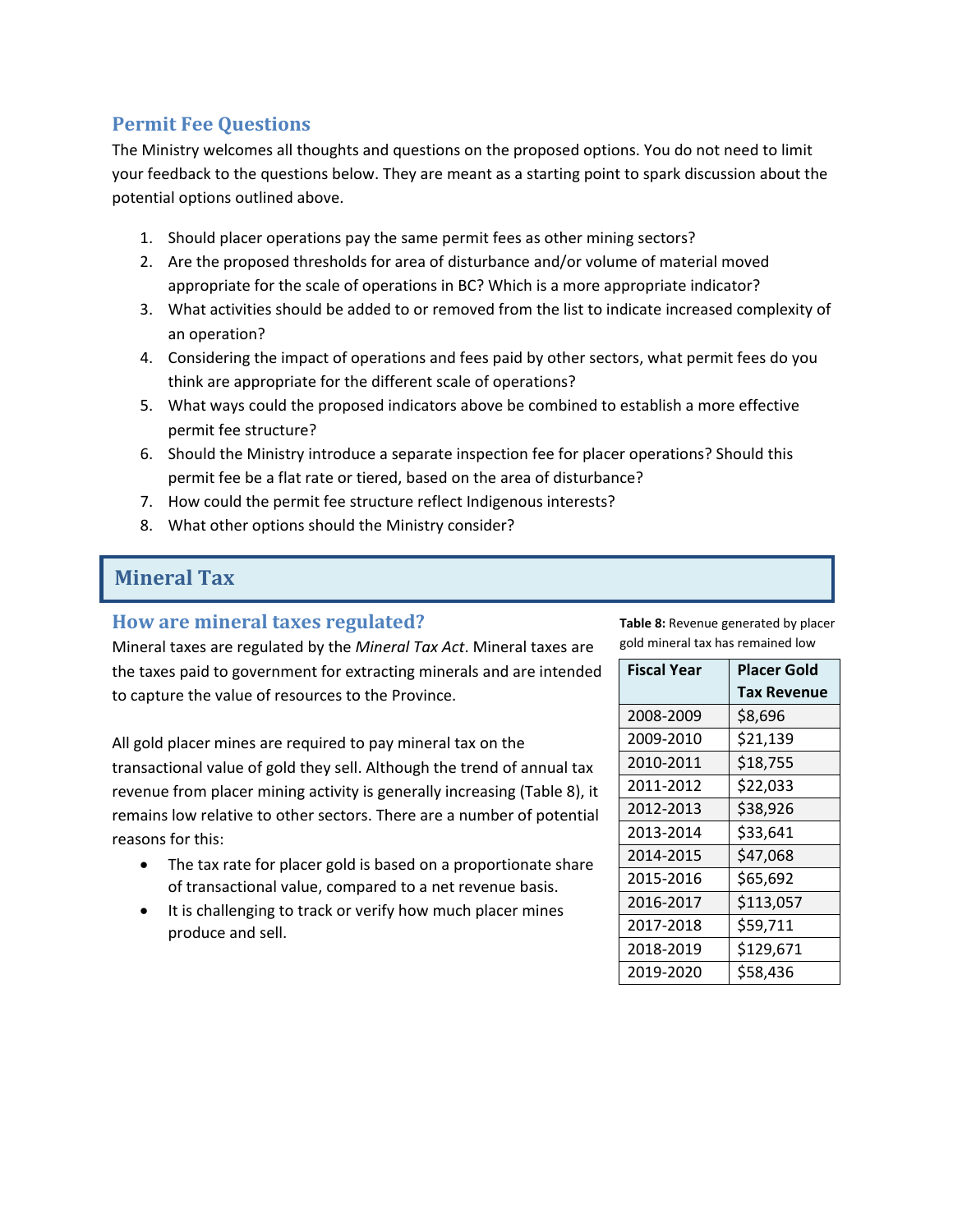For mineral and coal operations, permit holders pay a 2% net current proceeds tax until they have recovered the capital invested in their mine. Thereafter, they are subject to a tax of 13% on their net revenue. Placer operations pay mineral tax on the total sales of minerals from the mine. This tax rate is 0.5% of mineral product sold.

### **Objectives of a new mineral tax for placer mining**

- Better capture the value placer minerals extracted in the Province.
- Respond to concerns of Indigenous Nations that have been expressed through consultation and engagement.
- Better capture and compensate for impacts on the land.
- Ensure Indigenous interests are reflected.

## **What approaches are being considered?**

The Ministry is examining options to potentially change the existing mineral tax for placer mining to address the challenges listed above. Some involve using indicators, other than the proportionate share of mineral product sold, to determine the mineral tax. Among the options being considered, the Ministry looks forward to public, Indigenous Nations' and industry input to further develop these ideas.

The Ministry is considering using area of disturbance to calculate mineral tax for placer operations. This could be either through a flat rate per hectare or through a tiered system, where the rate increases with

a greater area of disturbance (Table 9). These would be based on the maximum area of disturbance in a particular year. The tax could be minimized by doing progressive reclamation, which would decrease the amount of land that is disturbed at any one point. The total tax due would be calculated by multiplying the area of disturbance by the rate per hectare.

| <b>Proposed Tiers</b> | <b>Proposed Tax Rate</b> |
|-----------------------|--------------------------|
| 0 - .5ha              | None                     |
| $> 5ha - 2ha$         | \$1000/ha                |
| >2ha – 10ha           | \$3000/ha                |
| $>10$ ha              | \$4500/ha                |
| <b>Flat Rate</b>      | <b>Proposed Tax Rate</b> |
| All operations        | \$3000/ha                |

### **Rate based on area of disturbance**

**Table 9:** Proposed tax rates for both a tiered and flat rate approach.

Under this framework, permit holders would be encouraged to minimize their disturbance on the land, as small operations would be exempt from paying mineral tax. The challenge with this framework is it depends on the self-reporting of the permit holder and may not capture the total value of minerals extracted.

### **Increase the Tax Rate**

The Ministry is considering recommending an increase in the mineral tax rate for placer operations. This could either be a flat rate, as it currently is, where all operations pay the same rate. Alternatively, this rate could be tiered, where the fee increases as the profit increases. This could be used in conjunction with other indicators.